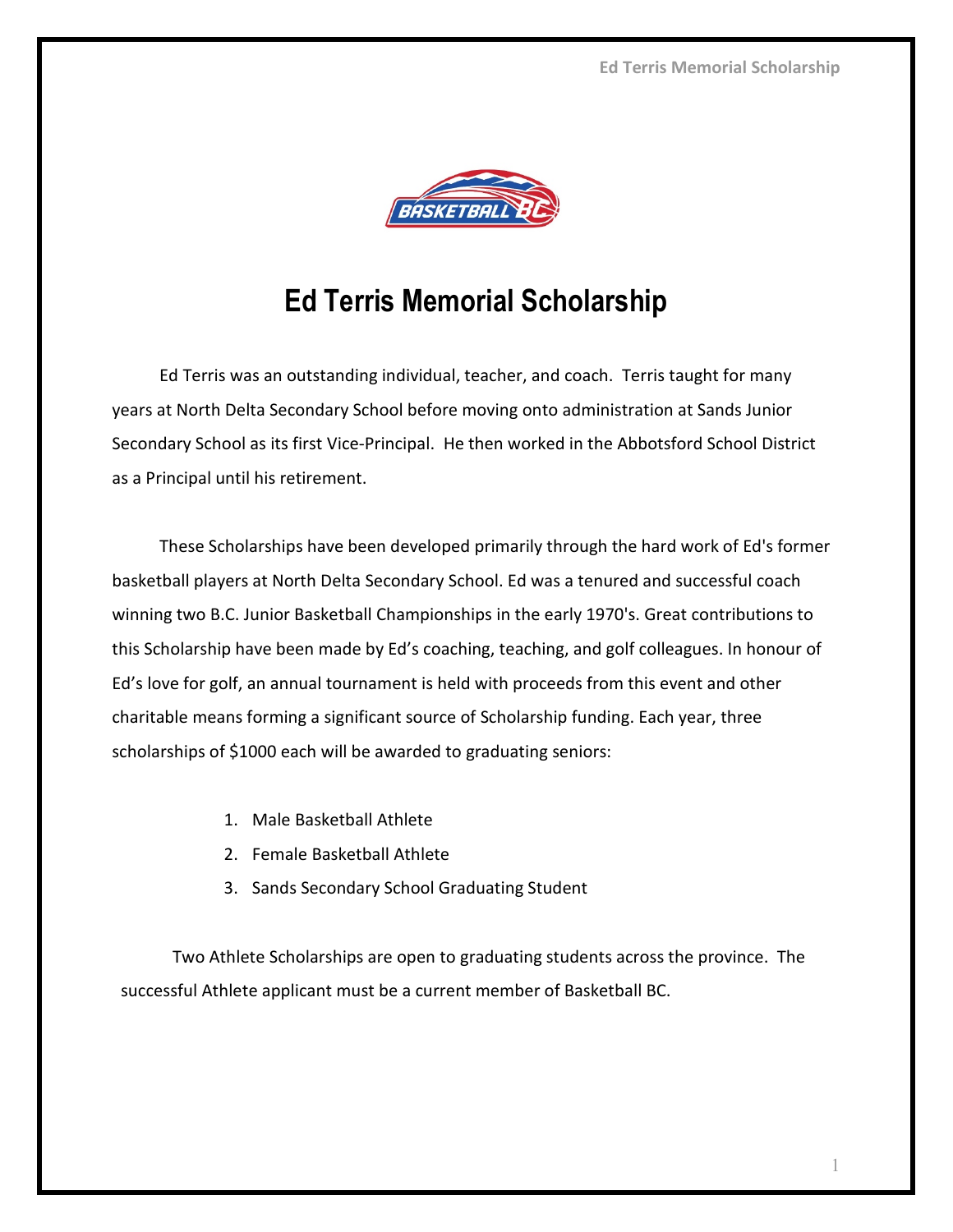## *Scholarship Rules and Regulations*

- 1) Ed Terris Memorial Scholarships will be awarded to three graduating seniors who reside in BC.
- 2) The two successful Athlete recipients must:
	- a) be a current member of Basketball BC. [How to become a member.](https://www.basketball.bc.ca/index.php?NSWAT_url=membership)
	- b) be attending a Canadian University or College in the fall of the application year. In the case of a close decision, preference may be given to an applicant who is staying in British Columbia.
	- c) display high academic aptitude.
	- d) demonstrated a high degree of volunteerism both in his/her school and in the community.
	- e) exhibits characteristics of loyalty, caring, and giving that were so much a part of Ed.
	- f) have demonstrated a high degree of success on the basketball court that reflects Ed's ideals of unselfishness, hard work and team play. Applicants who plan to continue their basketball interests at a post-secondary level will be considered over others.
- 3) Financial need may be a consideration.
- 4) All applicants must follow the scholarship application process outlined in this policy to be considered for an Ed Terris Memorial Scholarship. Basketball BC reserves the right to forego processing any application forms from applicants who do not follow the procedure outlined below.
- 5) The funds will be withheld until such time the recipient provides proof of payment of tuition either the first semester or in full as well as proof of enrolment that he/she is attending a postsecondary institute.
- 6) A scholarship that is awarded, but not availed of within a year will be deemed to be null and void. The scholarship will then be awarded to a new candidate the following year.

## *Application Process*

- 1) All scholarship applications must be submitted no later than June  $30<sup>th</sup>$  of each year.
- 2) All application submissions must contain the following:
	- a) a completed application form.
	- b) three written references from each of the following:
		- i. your most recent basketball coach
		- ii. a teacher or school administrator (other than your coach)
		- iii. an adult from your community
		- iv. a university/college basketball coach confirming your team status (if applicable)
	- c) a 1-2-page outline of your basketball involvement including any relevant statistics and awards. Also include any other references that you believe are important to be considered.
	- d) verified copy of your academic record for Grades 11 and 12
	- e) a recent photo of yourself.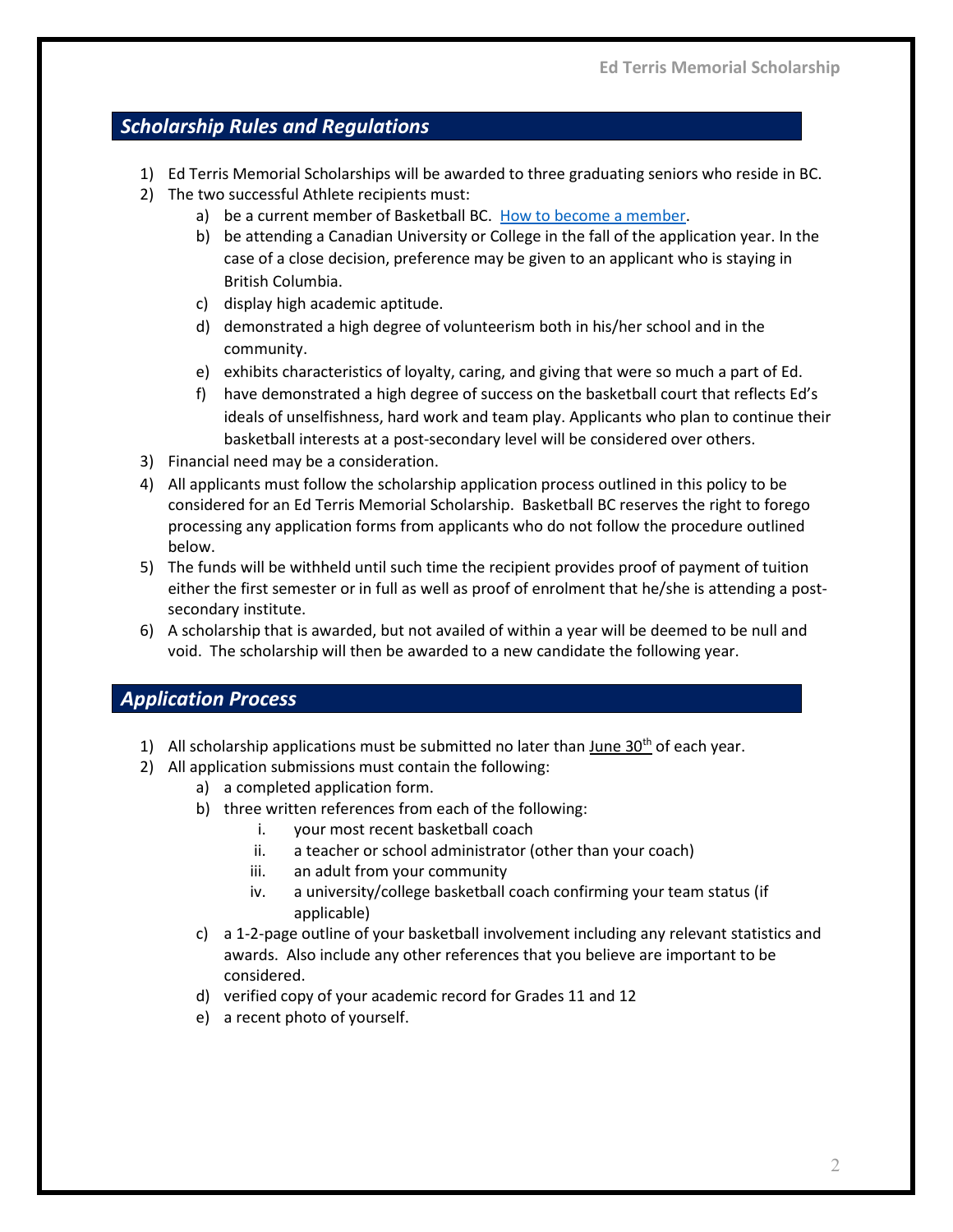**Ed Terris Memorial Scholarship**

3) Send application and required documents to Lawrie Johns with Subject – Ed Terris Memorial Scholarship:

By mail: Lawrie Johns

Executive Director, Basketball BC 210-7888 200th Street Langley, BC V2Y 3J4

By email: [ljohns@basketball.bc.ca](mailto:ljohns@basketball.bc.ca)

4) The recipients will be notified by July 31st

## *Applicant Information*

| <b>First Name:</b>                         |        |  | <b>Last Name:</b>   |               | Gender: |  |
|--------------------------------------------|--------|--|---------------------|---------------|---------|--|
|                                            |        |  |                     |               |         |  |
| <b>Mailing Address:</b>                    |        |  |                     |               |         |  |
|                                            |        |  |                     |               |         |  |
| City:                                      |        |  | <b>Postal Code:</b> | <b>Phone:</b> |         |  |
|                                            |        |  |                     |               |         |  |
| Date of Birth: (mm/dd/yyyy)                | Email: |  |                     |               |         |  |
|                                            |        |  |                     |               |         |  |
| <b>School (attended):</b>                  |        |  |                     |               |         |  |
|                                            |        |  |                     |               |         |  |
| <b>Club Name: (if applicable)</b>          |        |  |                     |               |         |  |
|                                            |        |  |                     |               |         |  |
| University or College (attending in fall): |        |  |                     |               |         |  |
|                                            |        |  |                     |               |         |  |

It is the responsibility of each candidate to ensure that the application is complete and that all the required information, documentation and letters are enclosed with the application.

| Signature of Applicant (or typed name in lieu of signature): | Date: |
|--------------------------------------------------------------|-------|
|                                                              |       |
|                                                              |       |